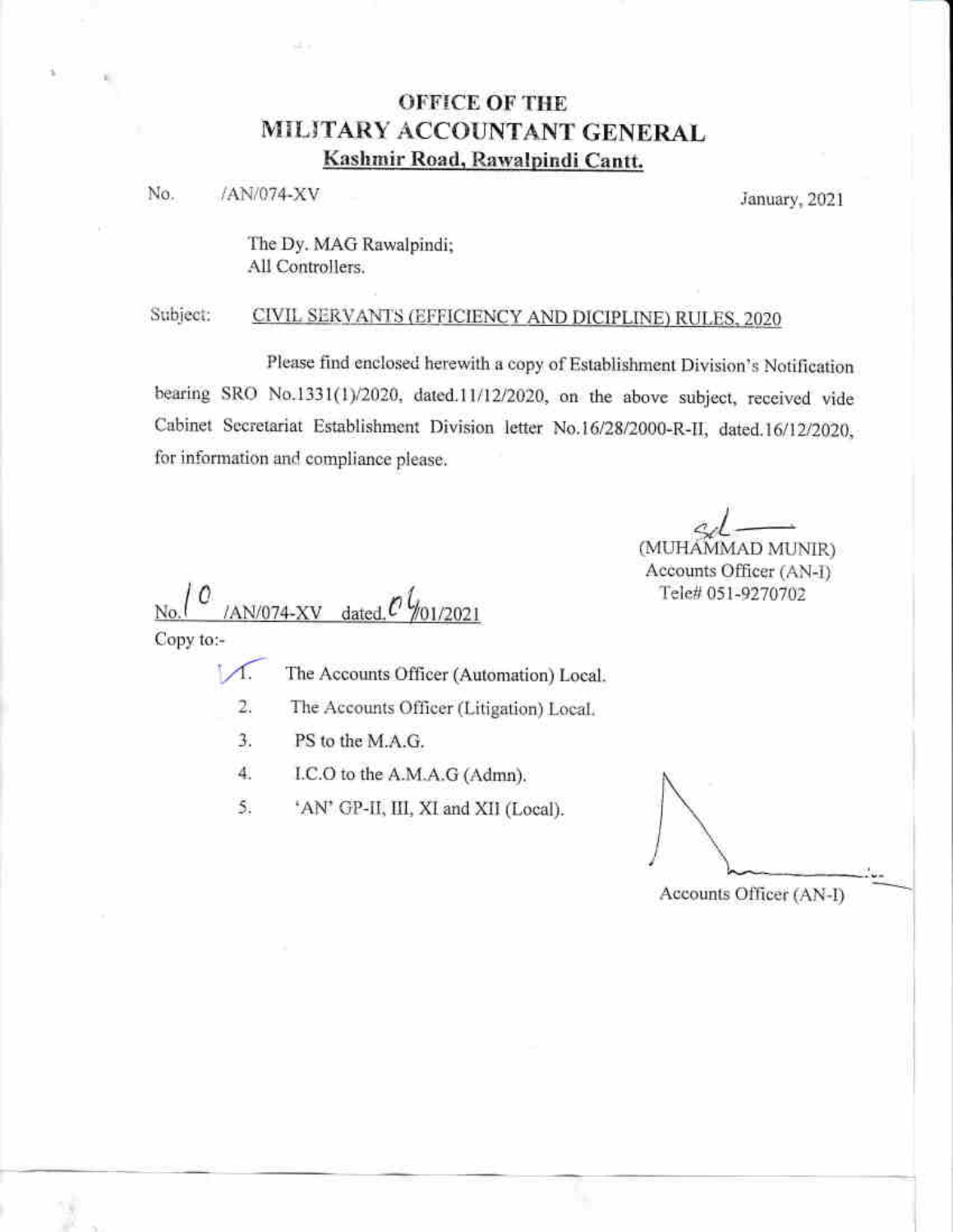

Government of Pakistan **Cabinet Secretariat Establishment Division** 

No. 16/28/2000-R-II

Islamabad, the 16<sup>th</sup> Decem

### **OFFICE MEMORANDUM**

### CIVIL SERVANTS (EFFICIENCY AND DISCIPLINE) RULES, 2020. Subject:-

The undersigned is directed to enclose herewith a copy of Establishment Division's Notification bearing No. SRO No. 1331(1)/2020 dated 11.12.2020 on the subject noted above.

Ministries/Divisions are requested to circulate the notification amongst all  $2.$ concerned departments under their administrative control for information and compliance.

(Masróor Hussain) Section Officer(R-II)

### ALL SECRETARIES/ADDITIONAL SECRETARIES INCHARGE. MINISTRIES/DIVISIONS, ISLAMABAD/RAWALPINDI

Copy to:-

- Secretary to the President, President's Secretariat (Public), Islamabad.  $(1)$
- $(2)$ Secretary to the Prime Minister, Prime Minister's Office, Islamabad.
- $(3)$ Secretary, Ministry of Law & Justice, Islamabad.
- $(4)$ Auditor General of Pakistan, Islamabad.
- $(5)$ Controller General of Accounts, Islamabad.
- Director General, I.B Islamabad.  $(6)$
- Secretary, F.P.S.C., Islamabad.  $(7)$
- All Chief Secretaries of the Provinces, Govt. of Azad Jammu and Kashmir and Govt.  $(8)$ of Gilgit-Baltistan.
- Principal Information Officer, Press Information Department, Ibd (9)
- $V(0)$ Military Accountant General, Rawalpindi.
- Director General, PPARC Management Services Wing, Establishment Division,  $(11)$ Islamabad.
- $(12)$ All Joint Secretaries of the Establishment Division,
- Director (IT), Establishment Division with the request to arrange for its placement on  $(13)$ the official website of the Establishment Division, Islamabad.

 $2\%$ 

Lasser

(Masroor Hussain)  $\frac{2}{2}$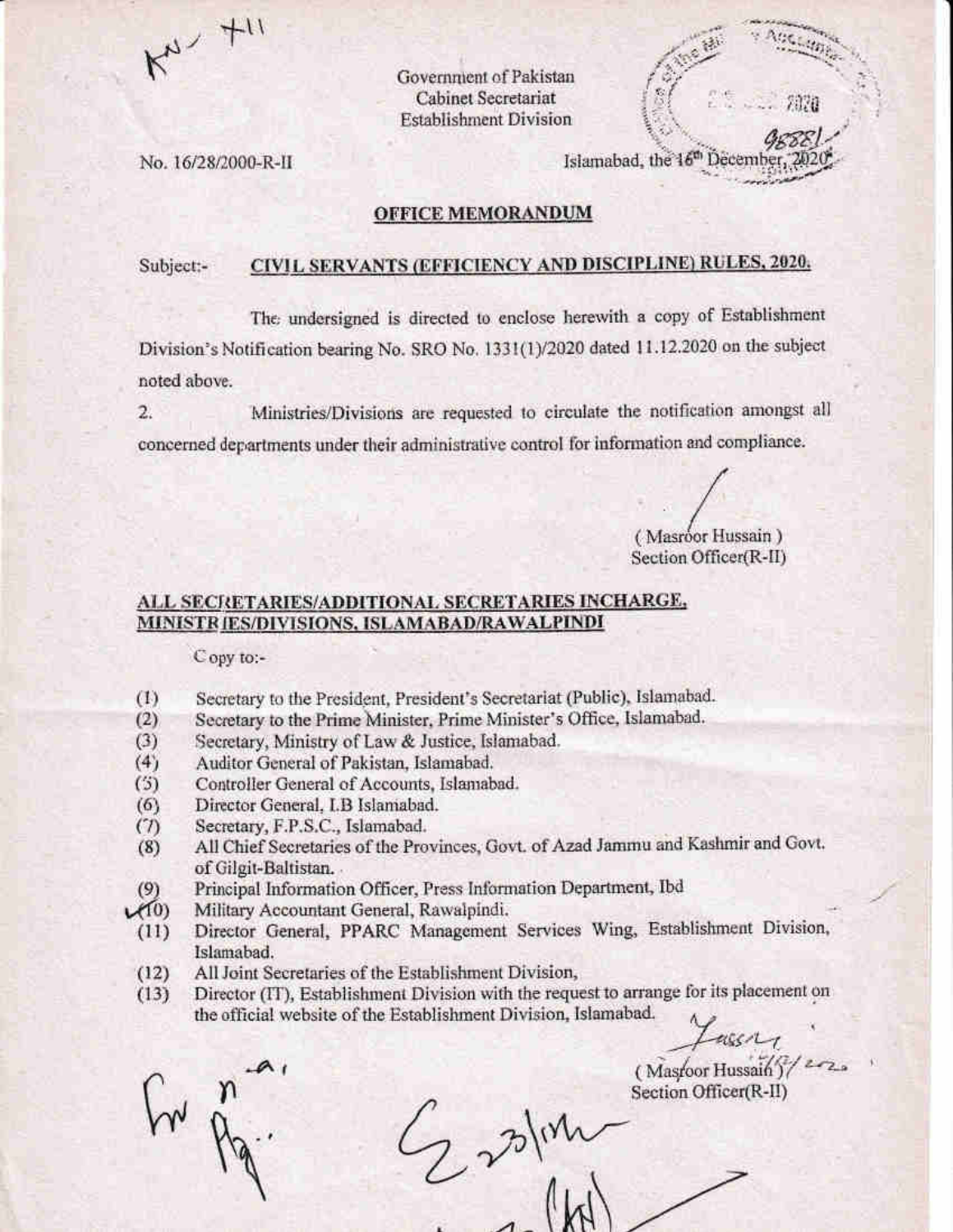# THE GAZETTE OF PAKISTAN, EXTRA . DECEMBER 11, 2020 FACTI

in defense of the accused, as may be considered necessary and where any witness is produced by one party, the other party shall be entitled to cross-examine such witness.

If the accused fails to furnish his reply within the stipulated period, the  $\binom{m}{k}$ inquiry officer or the inquiry committee, as the case may be, shall proceed with the inquiry ex- parte.

(3) The inquiry officer or the inquiry committee, as the case may be, shall hear the case on day to day basis and no adjournment shall be given except for reasons to be recorded, in which case the adjournment shall not be of more than seven days.

(4) Statements or witnesses shall be recorded in the presence of accused and departmental representative.

(5). Where the inquiry officer or the inquiry committee, as the case may be, is satisfied that the accused is hampering or attempting to hamper the progress of the inquiry, he or it shall administer a warning and if thereafter he or it is satisfied that the accused is acting in disregard to the warning, he or it shall record a finding to that effect and proceed to complete the inquiry in such a manner as may be deemed expedient in the interest of justice.

(6) If the accused absents himself from the inquiry on medical grounds, he shall be d-uned to have hampered or attempted to hamper the progress of the inquiry, unless medical leave, applied for by him, is sanctioned by the authority on the recommendations of a registered authorized medical officer.

(7) The inquiry officer or the inquiry committee, as the case may be, shall complete the inquiry within sixty days or within such an extended period which the authority may allow on the request of inquiry officer or Inquiry Committee, as the case may be, for reasons to be recorded and shall submit his or its report to the authority within seven days of the oace of completion of inquiry. The inquiry report must contain clear findings as to whether the charge or charges have been proved or not proved and specific recommendations regarding exoneration or imposition of minor or major penalty or penalties upon the accused:

Provided that the inquiry shall not be vitiated merely on the grounds of nonobservance of the time schedule for completion of the inquiry.

11. Revision.- (1) Subject to sub-rule (2), the authority may call for the record of any case pending before the inquiry officer or inquiry committee, as the case may be, and pass such order in relation thereto as it may deem fit.







### *EXTRAGRDINARY* **PUBLISHED BY AUTHORITY**

ISLAMABAD, FRIDAY, DECEMBER 11, 2020

### PART II

### **Statutory Notifications (S. R. O.)**

**GOVERNMENT OF PAKISTAN CABINET SECRETARIAT** (Establishment Division)

### **NOTIFICATION**

### Islamabad, the 11th December, 2020

S. R. O. 1331(I)/2020. In exercise of the powers conferred by subsection (1) of section 25(1) of the Civil Servants Act, 1973 (LXXI of 1973), read with Notification No. S.R.O. No. 120(I)/1998, dated the 27th day of February 1998, the Prime Minister is pleased to make the following rules, namely:-

Short title, commencement and application.-(1) These rules shall 1. be called the Civil Servants (Efficiency and Discipline) Rules, 2020.

(2) These shall come into force at once and shall apply to every Civil Servant.

Definitions. (1) In these rules, unless there is anything repugnant in the subject or context requires otherwise,-

 $(2791)$ 

Price: Rs. 20.00

[6503(2020)/Ex. Gaz.]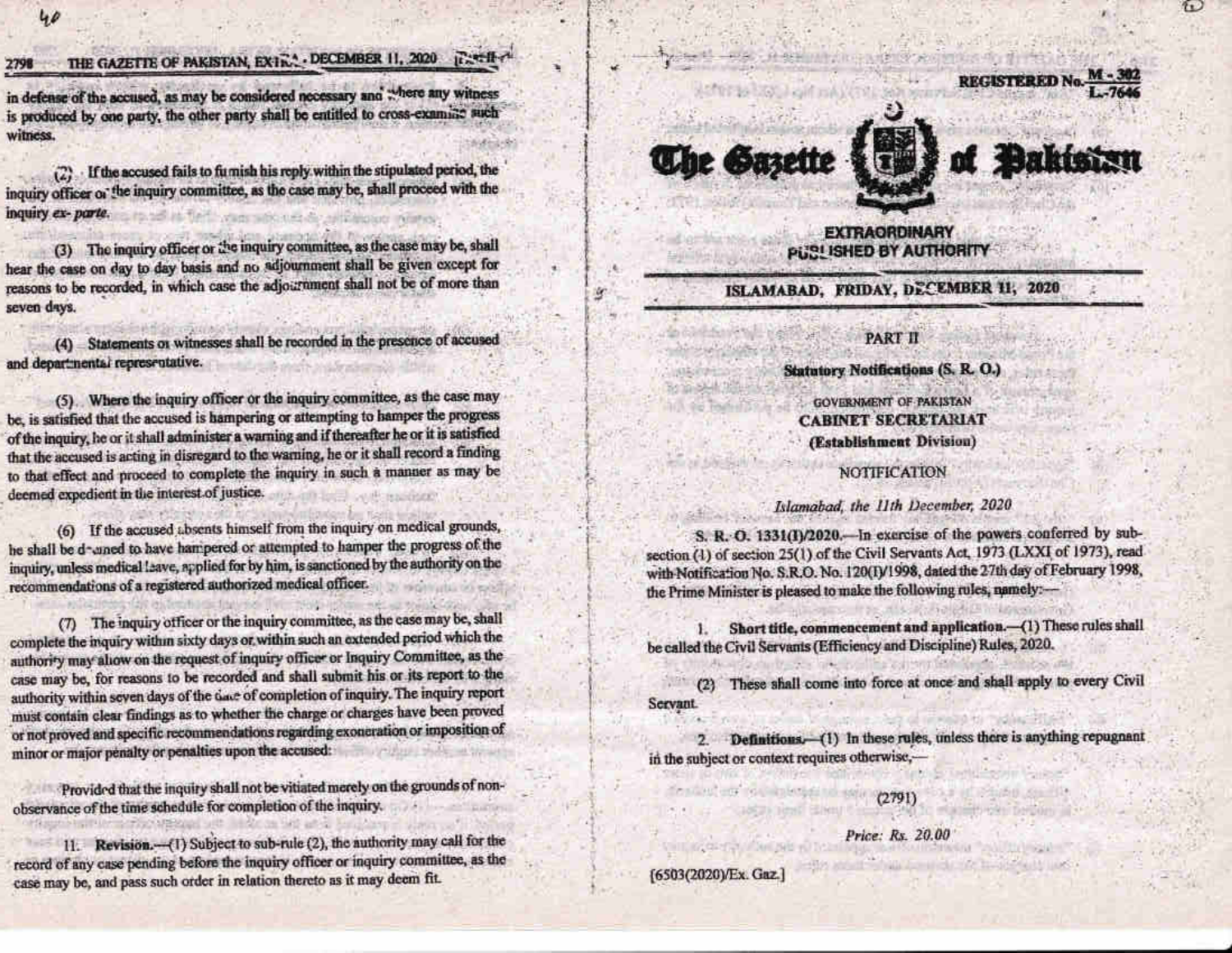$90$ 

### THE GAZETTE OF PAKISTAN, EXTRA., DECEMBER 11, 2020 PART ..

- (a) "Act" means Civil Servants Act, 1973 (Act No. LXXI of 1973);
- "accused" means a civil servant against whom action is initiated under  $(b)$ these rules;
- "authority" means the appointing authority as prescribed in rule 6 of  $(c)$ the Civil Servants (Appointment, Promotion and Transfer) Rules, 1973:

Provided that where proceedings under these rules are to be initiated are inst two or more civil servants jointly, the authority in relation to senior most civil servant in rank shall be the authority in respect of all the accused:

Provided further that in all such cases where the President or the Prime Minister is the authority, all functions of the authority under these rules, except approval of initiating the disciplinary proceedings, appointment of a hearing officer and final decision on the report of inquiry officer or the inquiry committee, shall be performed by the respective cadre administrator.

- "appellate authority" means the appellate authority as defined in the  $(d)$ Civil Servants (Appeal) Rules, 1977;
- "charges" means allegations framed against the accused relating to  $(e)$ the acts of omission or commission cognizable under these rules;
- "Government" means the Federal Government, Provincial (f) Governments, Government of Azad Jammu and Kashmir or Government of Gilgit-Baltistan, as the case may be.
- "hearing officer" means an officer, as far as possible senior in rank to  $(g)$ the accused, appointed by the authority to afford an opportunity of personal hearing to the accused on behalf of the authority concerned;
- "inefficiency" in relation to the discharge of duties of a civil servant  $(h)$ means the failure to efficiently perform functions assigned to him;
- "inquiry committe" means a committee consisting of two or more  $(i)$ officers, headed by a convener, as may be appointed by the authority to inquire into charges of the accused under these rules;
- "inquiry officer" means an officer appointed by the authority to inquire  $\Omega$ into charges of the accused under these rules;

#### PARTII THE GAZETTE OF PAKISTAN, EXTRA., DECEMBER 11, 2020 279

9. Procedure to be followed by authority where inquiry is necessary.-- (1) If the authority decides that it is necessary to hold an inquiry axwinst the accused, it shall pass an order of inquiry, in writing. An inquiry order shall include-

- subject to sub-rule (2) the appointment of an inquiry officer or inquiry  $(a)$ committee, provided that the maniry officer or the convener of the inquiry committee, as the case may, shall as far as possible, be of a rank senior to the accused and where two or more accused are proceeded against jointly, the inquiry officer or the convener of the inquiry committee shall, as far as possible, be of a rank senior to the senior most accused;
- the grounds for proceedings, clearly specifying the charges along with  $(b)$ apportionment of responsibility which shall be communicated to accused within fourteen days, from the date of initiation of proceedings;
- appointment of the departmental representative by designation; and  $(c)$
- direction to the accused to submit his written defense to the inquiry  $(d)$ officer or convener of the inquiry committee, as the case may be, within reasonable time which shall not be less than ten and more than fourteen days from the date of receipt of orders under clause (b) or within such an extended period as the authority may allow.

(2) In cases where more than one civil servants are accused in one case, a single inquiry officer or an inquiry committee shall be appointed and the inquiry officer or convener of the inquiry committee so appointed shall, as far as possible, be of a rank senior to the senior most civil servant accused in the particular case.

(3) The record of the case and the list of witnesses, if any, shall be communicated to the inquiry officer or the inquiry committee, as the case may be, along with the orders of inquiry.

(4) In case where the inquiry officer or any of the members of the inquiry committee is required to be replaced for one reason or the other, the authority shall appoint another inquiry officer or the inquiry committee, as the case may be.

10. Procedure to be followed by inquiry officer or inquiry committee.- (1) On receipt of reply of the accused or on expiry of the stipulated period, if no reply is received from the accused, the inquiry officer or the inquiry committee, as the case may be, shall inquire into the charge or charges and may examine such oral or documentary evidence in support of the charge or charges or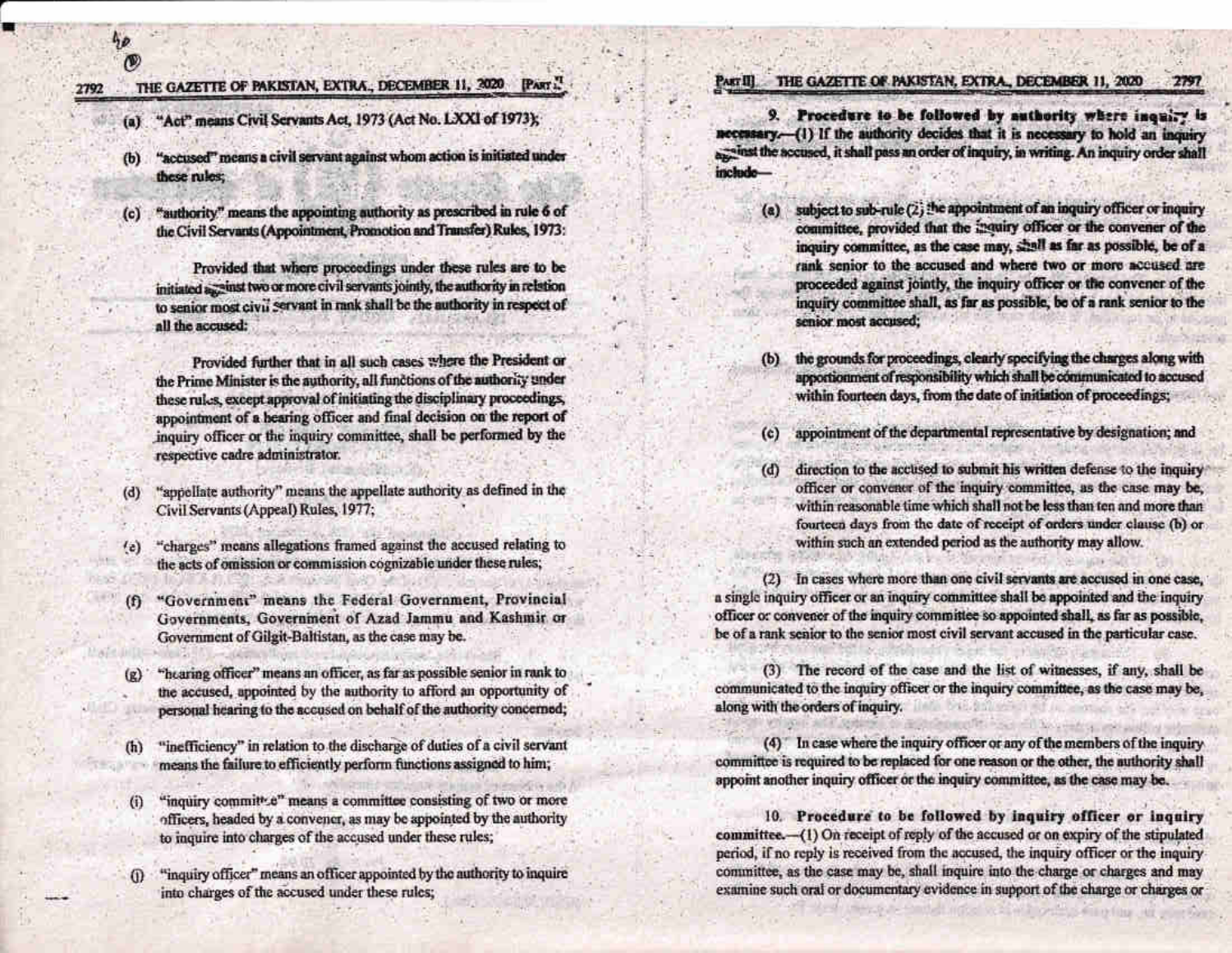### THE GAZETTE OF PAKISTAN, EXTRA., DECEMBER 11, 2020 2794

- **IPART II**
- The following shall be various minor penalties, namely:- $(2)$
- $\left( a\right)$ censure:

w

 $(d)$ 

 $(a)$ 

 $(b)$ 

 $(b)$ 

withholding of increment or increments for a specific period, subject to a maximum of three years without cumulative effect:

Provided that the penalty of withholding of increment shall not be imposed upon a civil servant who has reached the maximum of his pay scale or will superannuate within the period of penalty;

- reduction to a lower stage or stages, in pay scale, for a specific period,  $(c)$ subject to a maximum of three stages without cumulative effect; and
	- 'withholding of promotion for a specific period, subject to a maximum of three years, otherwise than for unfitness for promotion in accordance with the rules or orders pertaining to the service or post:

Provided that this period shall be counted from the date when a person junior to the accused is considered for promotion on regular basis for the first time:

Provided further that penalty under this clause shall not be imposed upon a civil servant who has no further prospects of promotion or will superannuate during the period of the said penalty.

The following shall be various major penalties, namely :- $(3)$ 

recovery of embezzled money from civil servants convicted of embezzlement, recovery as provided under financial rules, from pay or any other amount payable to the accused, the whole or a part of any pecuniary loss caused to the Government or the organization in which he was employed or posted. If the amount due from any such civil servant cannot be wholly recovered from the pay or any other amount payable to him, such amount shall be recovered under the law for the time being in force;

reduction to a lewer post and pay scale from the substantive or regular post, for a specific period, subject to a maximum of three years:

Provided that this penalty shall not be imposed upon the accused who is likely to be superannuated within the period of the penalty;

### THE GAZETTE OF PAKISTAN, EXTRA, DECEMBER 11, 2020 PART III

- (c) compulsory recirement;
- (d) removal from service; and
- dismissal from service  $(e)$

(4) The penalty of removal from service shall not but dismissal from service, under these rules, shall disqualify the civil servant for future employment of any kind

(5) Subject to any restraining orders, passed by any court of competent jurisdiction, any proceedings under these rules shall not be discontinued merely on the grounds of the matter being sub-judice:

Provided that where the holding of departmental inquiry during judicial custody is not possible or side by side with the criminal proceedings may have the effect of impeding the course of justice or of prejudicing the trial, the inquiry may be deferred by the authority till release on bail or termination of criminal proceedings as the case

5. Suspension and leave.-(1) The authority may place any civil servant under suspension or send him on leave, against whom proceedings are proposed to be initiated for an initial period not exceeding one hundred and twenty days at one time extendable in writing, by the authority for such period as it may deem appropriate or till conclusion of the proceedings, if in the opinion of the authority, suspension or sending civil servant on leave is necessary or expedient. If the period of suspension is not extended before the expiry of initial period of suspension, the suspension of such civil servant shall cease to have effect:

Provided that a civil servant who has been charged for a criminal offence and is committed to prison shall be considered as under suspension from the date of his arrest without the formal approval of Authority. In case such a civil servant is not arrested or is released on bail the Authority may suspend him by specific order.

(2) During suspension period the civil servant shall be entitled to his pay, allowance and other benefits in accordance with Fundamental Rule-53.

(3) If a civil servant is sent on leave in pursuance of an order under sub rule(1), such period shall be treated as on duty.

(4) In case a civil servant is absent from official duty during the proceedings, such period shall be treated as extra ordinary leave without pay.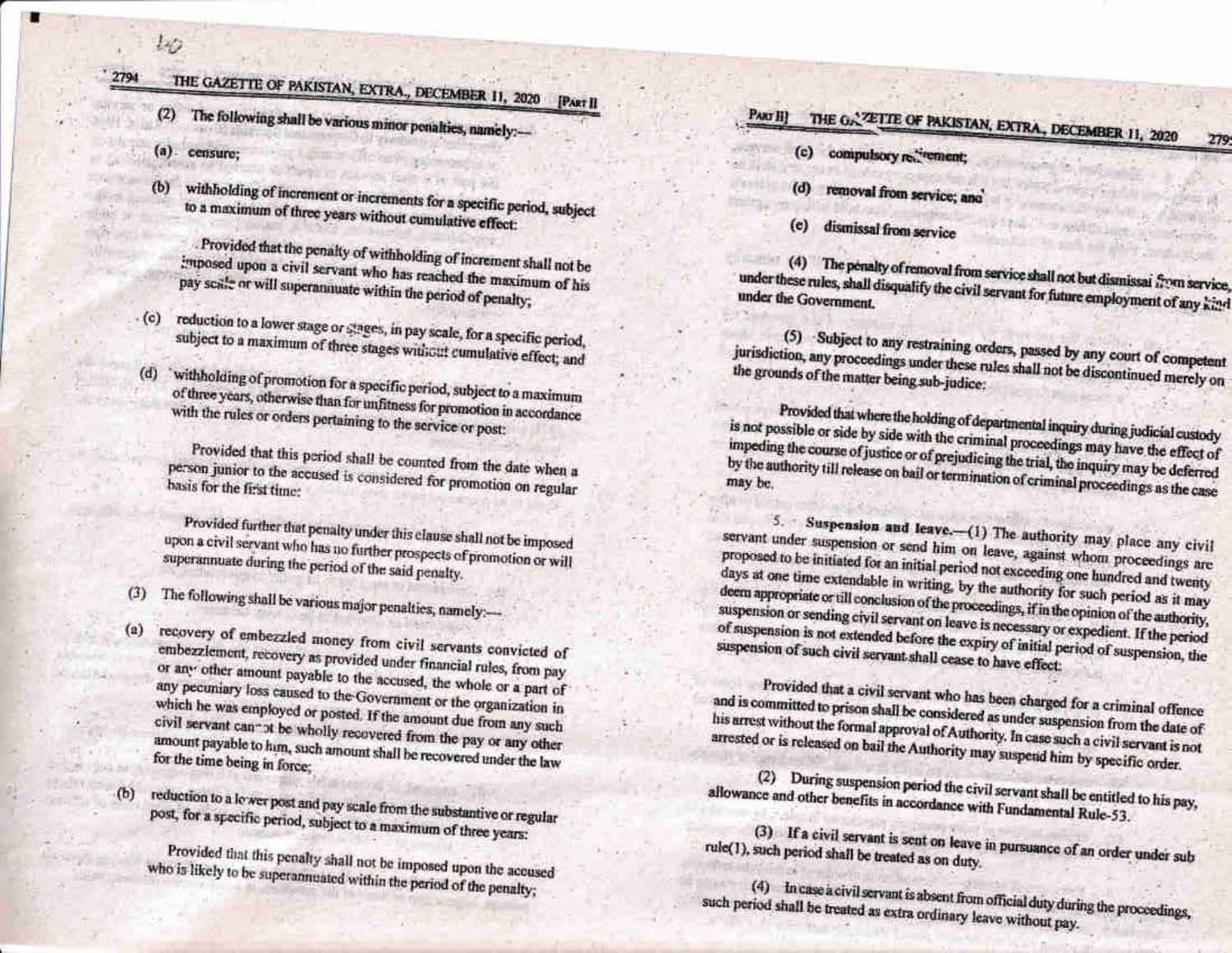### THE GAZETTE OF PAKISTAN, EXTRA., DECEMBER 11, 2020 [PART II

6. Initia, on of proceedings. Proceedings against the civil servant, in case where the authority decides that it is not necessary to hold an inquiry, shall be initiated from the date the accused 's informed by an order in writing of the grounds of proceedings against him and where the authority decides to hold an inquiry against the accused, from the date of such order.

Procedure where inquiry is dispensed with. -If the authority  $7.$ decides that it is not necessary to hold an inquiry against the accused, it shall

- inform the accused, by an order in writing, of the grounds for  $(a)$ proceedings against him, clearly specifying the charges therein, along with apportionment of responsibility and penalty or penalties proposed to be imposed upon him;
- give him a reasonable opportunity of showing cause against the proposed  $(b)$ action, which should not be less than ten days and more than fourteen days, from the receipt of the order or within such extended period, as the authority may allow;

on receipt of reply of the accused, within the stipulated period or after the expiry thereof, if no reply is received, on the basis of available record or facts of the case, as the case may be, determine whether the charge or charges have been proved against the accused or not:

Provided that after receipt of reply to the show cause notice from the accused or in case where no reply is received the authority shall, except in such cases where the President or the Prime Minister is the authority, decide the case within a period of thirty days;

- afford an opportunity of personal hearing, before passing any order of  $(d)$ penalty under clause (f), if the charge or charges have been proved against him;
- exonerate the accus d, by an order in writing, if the charge or charges  $(e)$ have not been proved against him; and
- impose any one or more penalties, mentioned in rule 4, by an order in  $\omega$ writing, if the charge or charges have been proved against the accused.

8. Provision of record.—After initiation of order of inquiry the authority shall ensure that relevant record of the case and other related documents should be supplied to the inquiry officer or the inquiry committee, as the case may be, within seven days or within such an extended period which the authority may allow.

#### PART III THE GAZETTE OF PAKISTAN, EXTRA., DECEMBER 11, 2020 2793

"misconduct" means conduct prejudicial to good order or service  $(k)$ discipline or contrary to Government Servants (Conduct) Rules, 1964 or unbecoming of an officer and, a gentlemen and includes any act on the part of a civil servant to assert or attempt to assert political or other exterior influence directly or indirectly to bear on the Government or any Government officer in respect of any matter relating to the appointment, promotion, transfer, punishment, retirement or other conditions of service of a civil servant, or having entered into plea bargain under any law for the time being in force and has returned the assets or gains acquired through corruption or corrupt practices, voluntarily;

"penalty" means a penalty as prescribed under these rules.  $\omega$ 

(2) Words and expressions used but not defined herein shall have the same meanings as are assigned thereto in the Civil Servants Act, 1973 (LXXI of 1973) and rules made thereunder or any other legal instrument, statutory order for the time being in force.

3. Grounds for proceedings and penalty.- A civil servant shall be liable to be proceeded under these rules by the authority, if he is-

- (a) considered or reported to be inefficient or has ceased to be efficient;
	-
- considered or reported to be guilty of misconduct; or (b)
- considered or reported to be corrupt because- $(c)$ 
	- he or any of his dependents or any other person through him or  $\omega$ on his behalf is in possession (for which he cannot reasonably account) of pecuniary resources or of property disproportionate to his known sources of income; or
	- he has assumed a style of living beyond his ostensible means;  $(n)$
- engaged, or is reasonably suspected of being engaged, in subversive  $(d)$ activities or is reasonably suspected of being associated with others engaged in subversive activities or is guilty of disclosure of official secrets to any un-authorized person.

Penalties.-(1) The authority may, by an order, in writing showing  $4.1$ reasons, impose one or more of the penalties, in accordance with these rules.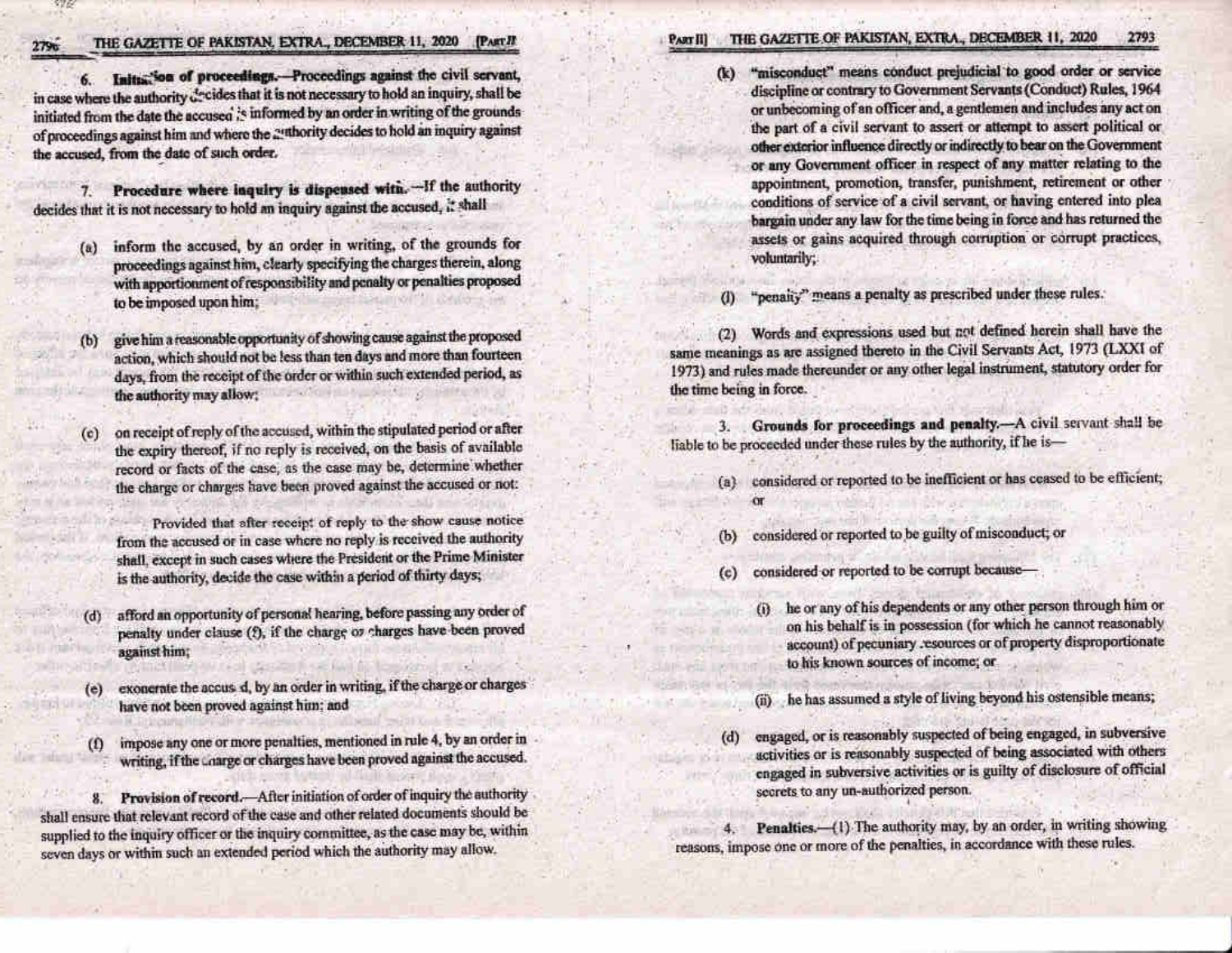#### THE GAZETTE OF PAKISTAN, EXTRA., DECEMBER 11, 2020 2800 **PART H**

where the authority competent to dismiss or remove a person from  $(b)$ service, or to reduce a person in lower post and pay scale, is satisfied that, for reasons to be recorded in writing by that authority, it is not reasonably practicable to give the accused an opportunity of showing cause.

14. Proceedings before or during training, scholarship and leave.-(1) In case where a civil servant who has been nominated for training or scholarship, is required to be proceeded against and he has not yet joined the training institute or institution, his nomination shall be withdrawn forthwith by the nominating authority under intimation to the training institute or institution concerned.

(2) In case where a civil servant has already joined the training or institution he shall be allowed to complete his training or scholarship, and the proceedings against him may be deferred till completion of the training or scholarship.

(3) No civil servant shall be denied training on account of ongoing proceedings for a period of more than one year.

(4) In case where a civil servant on leave, is required to be proceeded against, his leave shall be cancelled by the authority and shall be called back from the leave to join the proceedings.

15. Duties of the departmental representative.-(1) The departmental representative shall perform the following duties, namely:-

- render full assistance to the inquiry officer or the inquiry committee,  $(a)$ as the case may be, during the proceedings where he shall be personally present and fully prepared with all the relevant record relating to the case, on each date of hearing;
- cross-examine the witnesses produced by the accused and with the  $(b)$ permission of the inquiry office, or the inquiry committee, as the case may be, may also cross-examine the prosecution witnesses; and
- rebut the grounds of defense offered by the accused before the inquiry  $(c)$ officer or the inquiry committee, as the case may be.

(2) In case of failure to perform the assigned duties, the departmental representative shall be liable to departmental proceedings.

16. Order to be passed on receipt of report from the inquiry officer or inquiry committee. (1) On receipt of report from the inquiry officer or the

#### THE GAZETTE OF PAKISTAN, EXTRA., DECEMBER 11, 2020 2801 PART III

inquiry committee, as the case may be, the authority shall examine the report and the relevant case material and determine whether the inquiry has been conducted in accordance with the provisions of these rules.

(2) If the authority is satisfied under sub-rule (1) that the inquiry has been conducted in accordance with the provisions of these rules, it shall further determine whether the charge or charges have been proved against the accused or not.

(3) Where the nuthority is satisfied under sub-rule (2) that the inquiry proceedings have not been conducted in accordance with the provisions of these rules or the facts and merits of the case have been ignored or there are other sufficient grounds, it may, after recording reasons, either remand the inquiry to the inquiry officer or the inquiry committee, as the case may be, with such directions as the authority may like to give, or may order a de novo inquiry through different inquiry officer or inquiry committee.

(4) The authority may in such case specified under sub-rule (3) also require the inquiry officer or the inquiry committee, as the case may be, to explain as to why the inquiry has not been conducted in accordance with these rules, or as to why the facts or merits of the case have been ignored and on the receipt of reply, may determine that the omission or commission by the inquiry officer or the inquiry committee, as the case may be, was not in good faith and there are grounds to proceed against the inquiry officer or inquiry committee, as the case may be, under these rules.

(5) Where the charge or charges are determined not to have been proved, the authority shall exonerate the accused by an order in writing.

(6) Where the charge or charges are determined to have been proved against the accused, the authority shall issue a show cause notice to the accused providing him therewith a copy of inquiry report by which it shall-

- (a) inform him of the charge or charges proved against him and the penalty or penalties proposed to be imposed upon him;
- give him reasonable opportunity of showing cause against the penalty  $(b)$ or penalties proposed to be imposed upon him and to submit as to why one or more of the penalties as provided in rule 4 including the penalty of dismissal from service may not be imposed upon him and to submit additional defence in writing, if any, within a period which shall not be less than ten days and more than fourteen days from the day the charge or charges have been communicated to him by affording him an opportunity of personal hearing: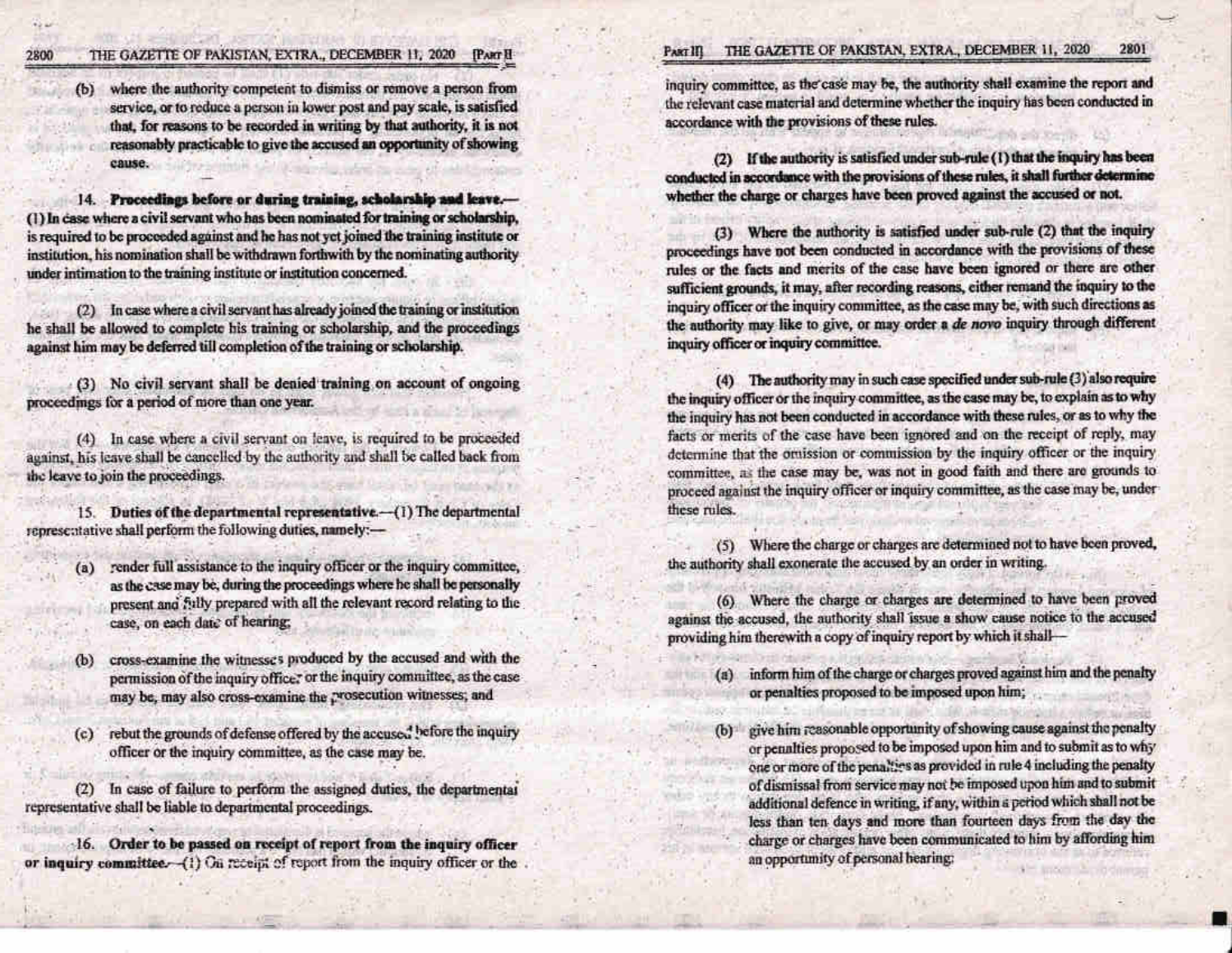$l_{15}$ 

#### THE GAZETTE OF PAKISTAN, EXTRA., DECEMBER 11, 2020 [PART II 2802

Provided that the accused shall in his reply to show cause notice, indicate as to whether he wants to be heard in person or net; and

direct the departmental representative to appear with all the relevant<br>record on the date of personal hearing, if any.

(7) After duly considering the reply of the accused to the show cause notice and affording personal hearing to the accused, as appropriate, the authority shall, keeping in view the findings and recommendations of the inquiry officer or the inquiry committee, as the case may be, facts of the case and defence offered by the accused if requested, by an order in writing-

- exonerate the accused if charge or charges are not proved; or  $(a)$
- (b) impose any one or more of the penalties specified in rule 4 if charges are proved:

### Provided that-

- (i) where charge or charges of grave corruption are proved against an accused the penalty of dismissal from service shall be imposed, in addition to the penalty of recovery, if any; and
- (ii) where charge of absence from duty for a period of more than one year is proved against the accused, the penalty of compulsory retirement or removal or dismissal from service shall be imposed upon the accused.

(8) After receipt of reply to the show cause notice and affording opportunity of personal hearing, the authority, except where the Prime Minister himself is the authority, shall decide the case within a period of thirty days, excluding the time during which the post held by the authority remained vacant due to certain reasons.

17. Personal hearing.-Notwithstanding the proviso to clause (b) of subrule (6) of rule 16, the authority may, by an order in writing, call the accused and the departmental representative, along with relevant record of the case, to appear before him, or before a hearing officer, who shall as far as possible be senior in rank to the accused, appointed by the authority for personal hearing on the fixed date and time.

18. Procedure of inquiry against civil servant on deputation or working in other Governments or organizations etc.-(1) Where an authority determines to proceed against a civil servant who is on deputation to any other Government, department, corporation, body corporate, autonomous or semiautonomous body, statutory body or any other organization or institution, hereinafter referred to as the borrowing organization, the authority of such civil servant in his parent department may-

#### **GRE GAZETTE OF PAKISTAN, EXTRA., DECEMBER 11, 2020** 2799 PART III

(2) No order under sub-rule (1) shall be passed in respect of an accused unless the authority has informed him in writing of the grounds on which it is proposed to make the order and has been given an opportunity of showing cause against it. including an opportunity of personal hearing if requested by the accused or is otherwise necessary in the interest of justice, in particular, when the authority contemplates to pass an order adverse to the interest of the accused:

Provided that no such opportunity shall be given where the authority, for reasons to be recorded, is satisfied that, in the interest of security of Pakistan or any part thereof, it is not expedient to give such an opportunity.

(3) In case, the authority decides to call for a case pending before an inquiry officer or inquiry committee or pending before or disposed of by the authorized officer in terms of the Government Servants (Efficiency and Discipline) Rules, 1973. the authority may do so in exercise of powers conferred under rule 6A of the said rules:

Provided that this power shall in no case be exercised after one year of disposal of such a case by the Authorized Officer.

12. Powers of the inquiry officer or inquiry committee.-(1) For the purpose of an inquiry under these rules, the inquiry officer or the inquiry committee, as the case may be, shall have the powers of a civil court trying a suit under the Code of Civil Procedure, 1908 (Act No. V of 1908), in respect of the following matters, namely:-

- summoning and enforcing the attendance of any person and examining  $(a)$ him on oath;
- requiring the discovery and production of documents and receiving  $(b)$ evidence on affidavits; and
- issuing commissions for the examination of witnesses or documents.  $(c)$

(2) The proceedings under these rules shall be deemed to be judicial proceedings within the meaning of sections 193 and 228 of the Pakistan Penal Code, 1860 (Act No. XLV of 1860).

13. Rules 7 and 9 not to apply in certain cases.-Nothing in rule 7 or 9 shall apply to a case-

(a) where the accused is dismissed or removed from service, on the ground of conduct which has led to a sentence of fine or of imprisonment; or